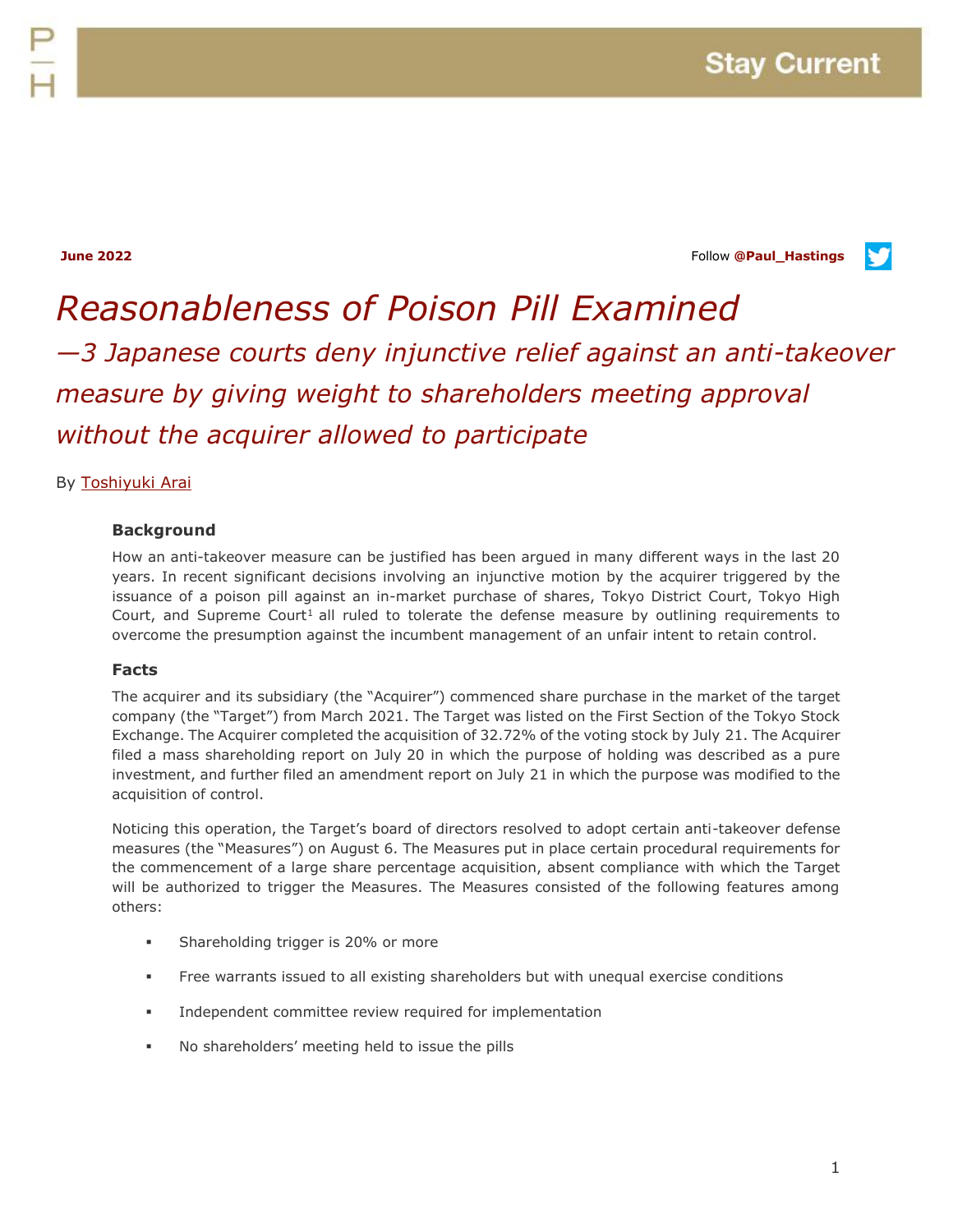- Issuance of secondary warrants to Acquirer that are intended to compensate for the Acquirer's damages
- Validity limited through June 2022 shareholders' meeting

The Acquirer nonetheless continued in-market purchase of the Target's shares. The Target's board resolved on August 30, at the recommendation of the independent committee, to issue free warrants to all shareholders but to exclude the Acquirer from exercising them. The resolutions provided that the effect of the Measures would cease if the confirmatory shareholders meeting (the "Confirmatory Shareholders Meeting") to be held on October 22 did not approve the Measures. The requirement for approval was 50% or more of the disinterested shareholders voting in favor of the Measures (excluding both the Acquirer (holding nearly 40%) and the Target's incumbent management; the "MoM Requirement" for *majority of minority*). A proxy advisory firm recommended voting in favor of the Measures.

The Acquirer commenced on September 17 an injunctive action to preclude the effect of the Measures based on (a) the illegality/violation of charter documents and (b) the grossly inappropriate method of issuance, both under Article 247 of the Companies Act.

The Confirmatory Shareholders Meeting on October 22 approved the Measures by 79% voting in favor, with the Acquirer excluded.

# **Characteristics of the Measures**

To understand the Measures in the context of other poison pills, the Measures have the following characteristics:

- The Measures were in response to in-market purchases and not to a tender offer
- The Measures were adopted in response to an existing and present threat of a takeover (at the time the Acquirer held 32.72%)
- Only the board resolutions were secured to adopt the Measures
- The Acquirer neither disclosed its plans for further purchase of shares nor its management vision
- Confirmatory Shareholders Meeting was required to continue the effect of the Measures

#### **Issues**

- 1. How should the court go about evaluating whether the Measures constitute grossly inappropriate issuance?
- 2. How does the "sell pressure" exist under the facts?
- 3. How much weight should be given to the Confirmatory Shareholders Meeting in the absence of statutory underpinnings for such a meeting? What should be the voting requirement for consent if the meeting should be given weight?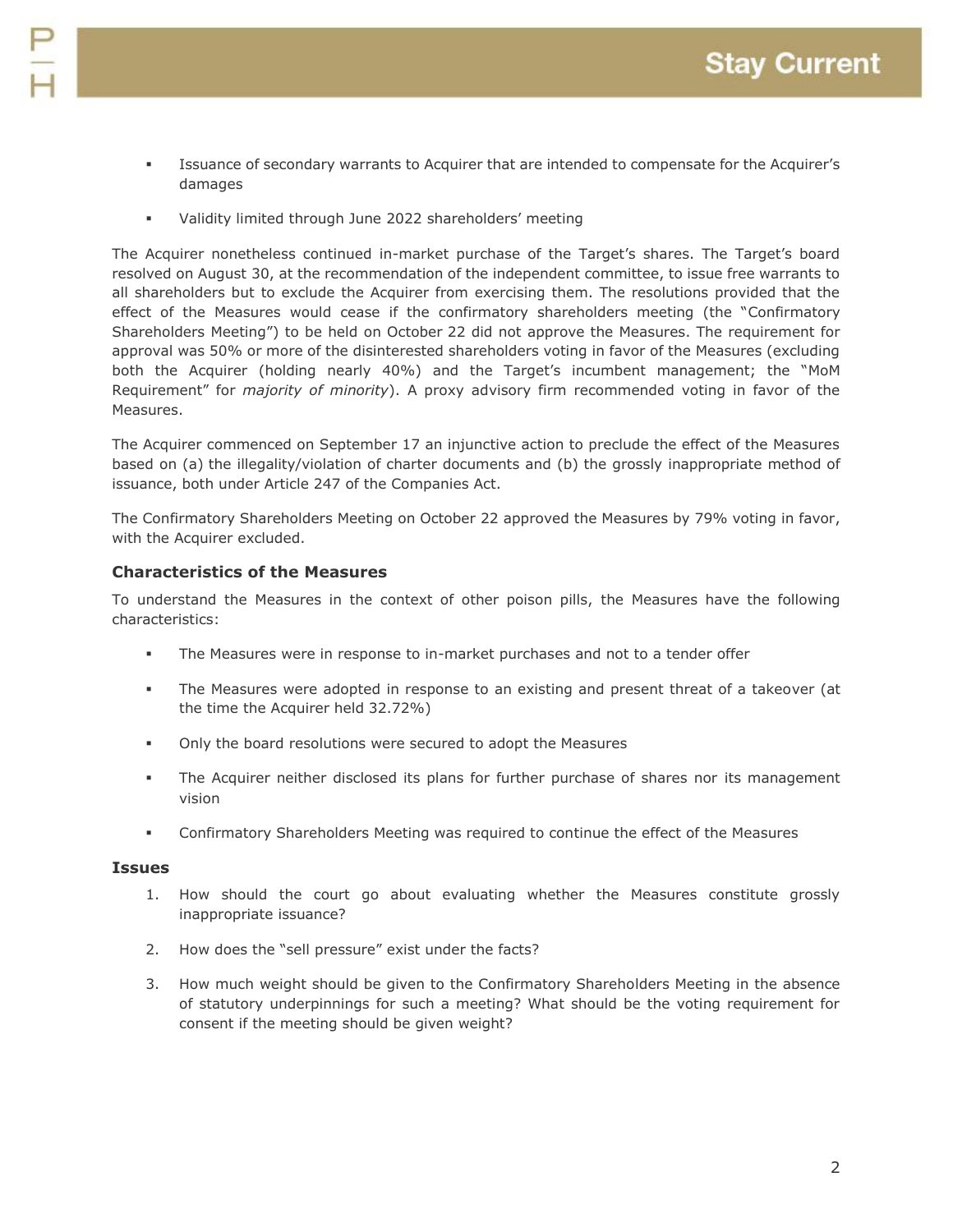# **Summary of Decision**

Given the identical conclusion of the three court decisions, we summarize herein the Tokyo High Court decision that is most detailed. The Supreme Court affirmed the High Court's decision.

- 1. The Acquirer's effort to continue in-market purchase of the Target's shares presents a "sell pressure" (*kyoatsu-sei*) to the Target's existing shareholders.
- 2. The sell pressure is defined as a sense of needing to dispose of the owned shares before the stock price will likely fall in the absence of adequate information to evaluate how the stock price would perform and in the aversion of risk to avoid potential damages to the enterprise value due to a takeover attempt.
- 3. It is not immediately unreasonable to validate the effect of the Measures by the disinterested shareholders voting through the Confirmatory Shareholder Meeting for purposes of reviewing whether the takeover attempt will have an adverse impact on the enterprise value and the common interest of the shareholders generally.
- 4. In light of such circumstances, the fact that the Acquirer had no vote in the Confirmatory Shareholders Meeting is not unreasonable and it does not give rise to an issue with respect to the "one-share one-vote principle" under Article 308, Paragraph 1 of the Companies Act.

# **Discussion**

The courts start reviewing the issues with the presumption that any unequal issuance of shares/share equivalents would constitute an illegal attempt to monopolize the management control by the incumbent management in the absence of justifiable circumstances involving the Measures to overcome such presumption. Circumstances reviewed to analyze the reasonableness were, among others, whether the undue sell pressure existed in the facts and whether the pressure was so material as to rationalize the Measures taken.

The courts gave weight to the lack of clarity by the Acquirer as to its plans for further purchase and its intended management policy if it were to replace the current management. In the absence of such information, the courts felt, the shareholders would be inevitably pressured to sell their stock to avoid the downside caused by the lack of relevant information and plan. And the lack of information and time to make an informed determination would lead to the deterioration of enterprise value. These facts may have some truth under the circumstances, but whether the approval process without the Acquirer should be the universal rule is an issue to be further examined as we discuss below.

This issue is also impacted by the difference in sell pressures that exist in tender offers as opposed to in-market purchases. These courts did not go into details of this analysis. In a tender offer, the offer terms (e.g., price and duration) are set out clearly, while in a private market purchase, how the purchase operation will be conducted is left totally ambiguous. Among others, the price and duration are unclear and such uncertainty could lead to more anxiety among shareholders leading to more sell pressure. On the other hand, such pressure may not be felt very much by unaware shareholders.

The concern about uncertainty is understandable, but how the Target should secure the shareholder consent (if necessary at all) and the scope of shareholders that should be allowed to vote on such decision require more nuanced discussion. At the outset, there is no statutory mechanism that requires a Confirmatory Shareholders Meeting. Nor is the MoM Requirement a product of statutory provision; it is merely a creation of the Target's board resolutions. Be that as it may, the courts felt that the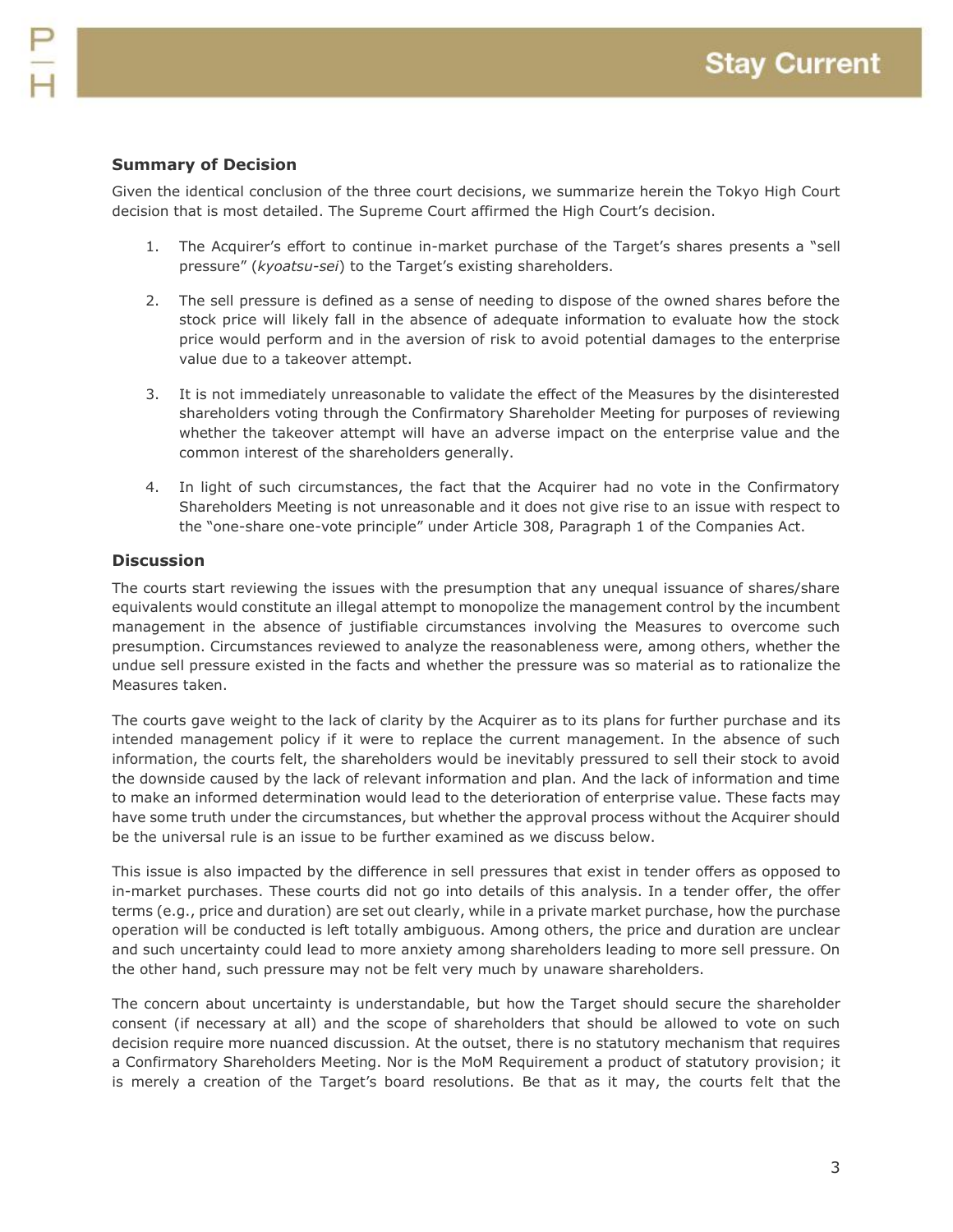Confirmatory Shareholders Meeting was not inconsistent with the desirable procedural requirement to secure the consent of the shareholders with respect to the presence of sell pressure and ensuring appropriate steps and timeframe to secure information on how the Target will be operated by the Acquirer.

The issue of why the Acquirer should be excluded altogether from the Confirmatory Shareholders Meeting remains unclear under the decisions. This arrangement is unprecedented anywhere to start with. Some commentators take the view that acquirers by definition will favor the ongoing takeover without reference to the common good of the shareholders and it is a waste to have them partake in the vote. However, such position may be inappropriate at least with respect to a reasoned and wellexplained takeover attempt because the argument is preconditioned to disfavor any acquirer without regard to any favorable circumstances (including the common good the takeover may achieve). Some commentators feel that it would take actual abusive circumstances with the acquirer to exclude the acquirer from voting and exclusion should not be a *per se* rule, although such condition would make the requirement less clear and harder to apply in practice. Overall, the decision's reach is yet to be ascertained.

### **Takeaways:**

- 1. In attempting a takeover, to explain the acquirer's plan and management vision is extremely important. To be ambiguous about the information will be viewed as evidence of uncertainty that will increase the sell pressure.
- 2. For a target company to devise an emergency poison pill in the face of an attempted takeover is not necessarily frowned upon by the Japanese courts. But it requires well thought-out mechanisms to ensure fairness.
- 3. While it is possible to implement a poison pill by a board resolution, it would materially enhance the chance of success in court to involve shareholders to vote even if it is a confirmatory shareholders vote among disinterested shareholders. The lack of statutory grounds for such voting process doesn't seem to bother the courts.
- 4. There are three other poison pills cases<sup>2</sup> that appeared in the last year, and how these decisions are inter-dependent on one other is a perspective that should not be missed in reviewing this case.

 $\Leftrightarrow$   $\Leftrightarrow$   $\Leftrightarrow$